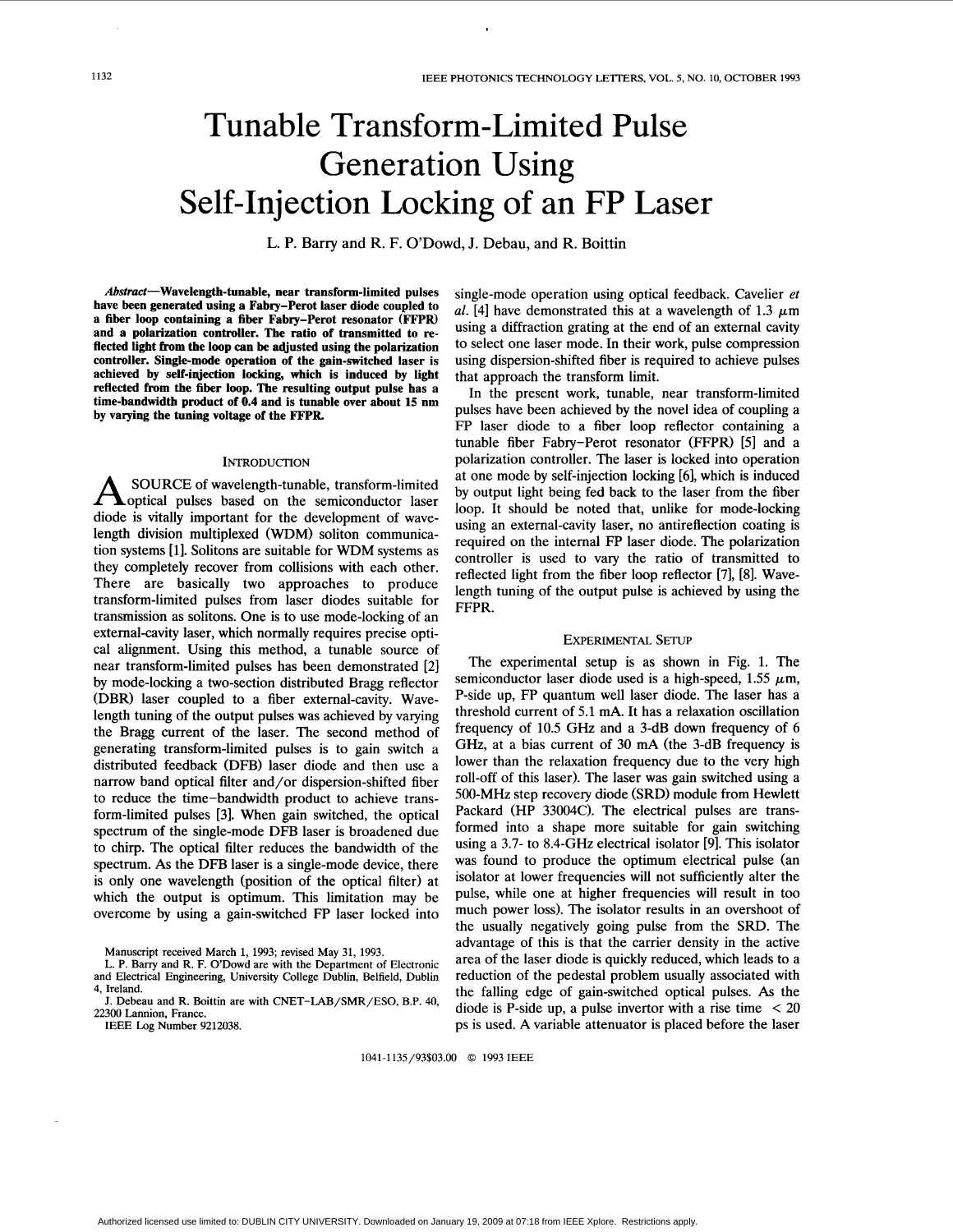<span id="page-1-0"></span>

**Fig. 1. Experimental configuration used for self-injection locking of a gain-switched FP laser using fiber loop reflector. The fiber loop contains**  a tunable FFPR and a polarization controller.

to adjust the injected current to the laser diode. The laser chip is mounted directly at the end of a 50- $\Omega$  transmission line without a matching resistor. This almost doubles the pulse drive current to the laser for a given drive voltage [9], and thus is helpful in countering energy losses incurred in the electrical isolator. The resulting reflections due to the laser impedance mismatch are absorbed by the electrical isolator.

The laser diode output is then coupled (via one of the input ports of a 3-dB optical coupler) to an optical fiber loop formed between the output ports of the directional coupler. The fiber loop contains a 43-GHz bandwidth FFPR, which acts as an optical filter, and a polarization controller. The FFPR can be tuned over its free spectral range (FSR), which was measured to be 38 nm (4750 GHz), by adjusting its tuning voltage  $(0-10 \text{ V})$ . The output from the setup is taken from the other input port of the coupler. This output is then amplified using a Pirelli fiber amplifier, and split in two using a second 3-dB coupler *so*  that the spectral and temporal outputs can be viewed simultaneously. *An* Anritsu optical spectrum analyzer with a resolution of 0.1 nm was used to view the spectral output, and a 34-GHz photodiode (HP 83440D) with a 50-GHz sampling oscilloscope (HP 54124T) were used to monitor the temporal shape of the output pulse.

# **EXPERIMENTAL RESULTS**

The 500-MHz SRD module was fed with 29 dB **(1** mW) of electrical power. The variable attenuator after the electrical isolator was set for 6 dB attenuation. The laser was biased at 4 mA. Part of the optical spectrum from the lone modulated laser is shown in Fig. 2. The mode spacing is 1.5 nm, and the spectral width of the individual modes is around 0.9 nm. The usual spectral shape of the modes due to the chirp [10] can be observed.

The laser output was then coupled to the fiber loop. The pulse repetition rate must be adjusted about 500



**Fig. 2. Part of optical spectrum from gain-switched FP laser (without feedback loop). This shows the characteristic spectral shape of the modes due to chirp.** 

MHz to a multiple of the inverse of the light round trip time in the fiber, and the FFPR must be tuned to one of the modes from the Fabry-Perot laser. The polarization controller was adjusted until a maximum amplitude of the output optical pulse was obtained and/or until a minimum time-bandwidth product was obtained. The resulting output responses, temporal and spectral, are shown in Figs. 3 and 4, respectively. The frequency of the source was tuned to 500.988 MHz. The measured output pulse width on the oscilloscope is 17.6 ps. *An* overall response time of 15 ps is assumed for the combination of the photodiode and the oscilloscope, thus deconvolving gives an actual optical pulse width of 9.2 ps. The spectral output has a width of 0.35 nm, which equates to 44 GHz. Thus the time-bandwidth product of the output pulse is 0.4. This is lower than the transform limit for Gaussian pulses (0.44), but higher than that for hyperbolic secant pulses (0.31). By varying the tuning voltage of the FFPR it was possible to select individual modes from the FP laser and so change the wavelength of the output pulses. The very large FSR of the FFPR (38 nm) ensures that only one mode from the FP laser passes through the filter. The temporal and spectral outputs have the same form at the different wavelengths, although at the extremities of the range of tunability the pulse jitter is increased. The output wavelength is discretely tunable at intervals of 1.5 nm, the mode spacing for the FP laser diode. It was possible to tune the output, near transform-limited optical pulses over a range of around 15 nm.

The spectral output contains kinks at intervals of approximately 0.065 nm (16.25 GHz), which is thought to be due to a reflection in the FFPR.

The FP laser becomes locked into operation at one mode by a form of self-injection locking. The pulse repetition rate must be adjusted to a multiple of the inverse of the light round trip time in the fiber. This is to ensure that the optical pulse being fed back arrives at the same time as an electrical pulse to the laser (within an accuracy of 30% of the width of the optical pulse). Usually at the onset of laser oscillation there is competition between the modes that could be sustained in the cavity, but with single-mode light being injected back into the diode, oscil-